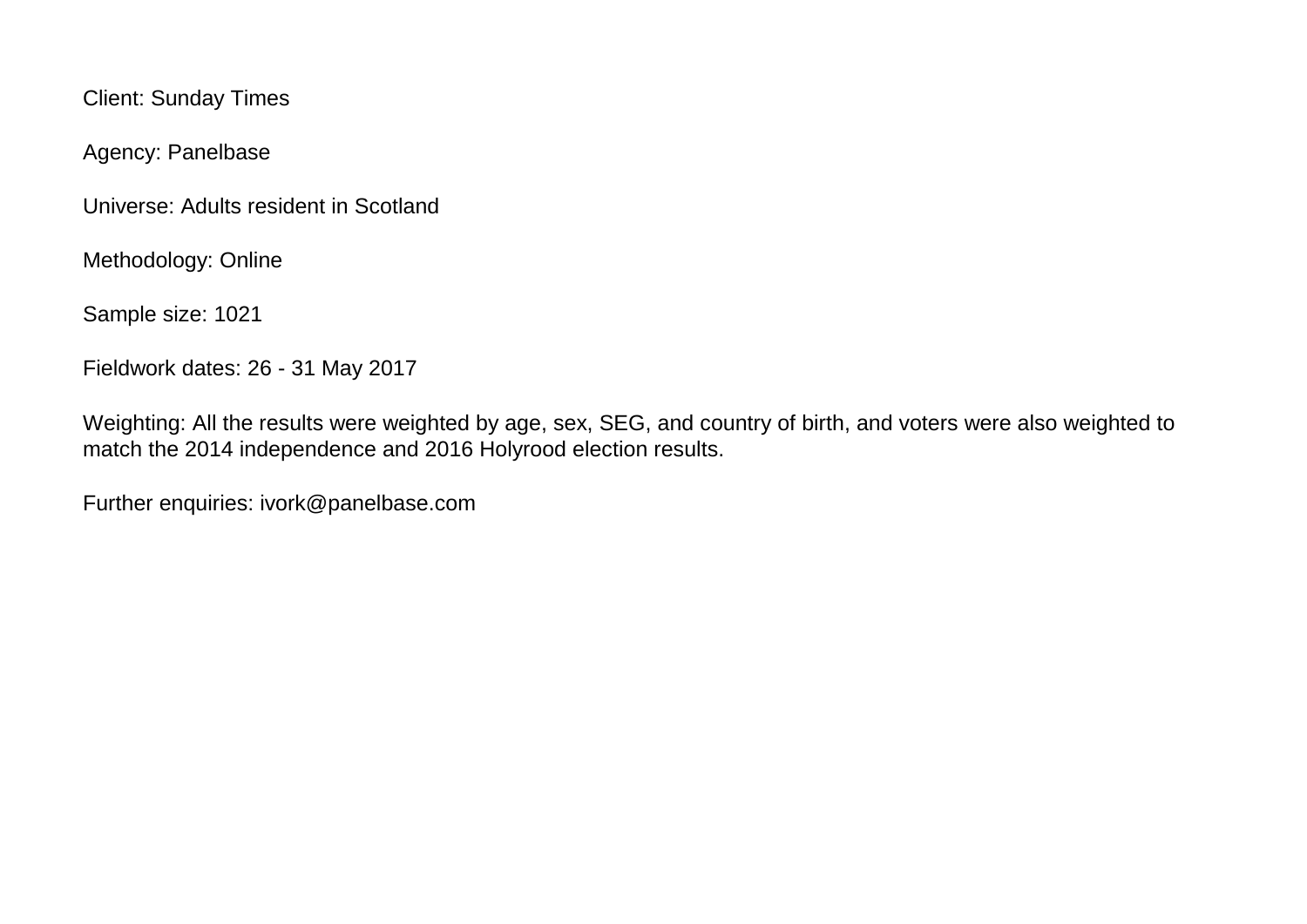| Base: 1,021                                                     |                                   | Total             |                     |                                        |                               | Gender x Age               |                   |                 | <b>SEG</b>               |                   |                         | Country of birth                          |                                                    |            |                  | 2014 Independence vote |                 | 2016 Eu Referendum Vote  |                      |                          |
|-----------------------------------------------------------------|-----------------------------------|-------------------|---------------------|----------------------------------------|-------------------------------|----------------------------|-------------------|-----------------|--------------------------|-------------------|-------------------------|-------------------------------------------|----------------------------------------------------|------------|------------------|------------------------|-----------------|--------------------------|----------------------|--------------------------|
|                                                                 |                                   |                   | Male x<br>16-34     | Male x<br>35-54                        | Male x<br>$55+$               | Female<br>$x 16-34$        | Female<br>x 35-54 | Female<br>x 55+ | ABC1                     | C <sub>2</sub> DE | d                       | Wales<br>& NI                             | Scotlan England Elsewhe Outside<br>re in<br>Europe | Europe     | Yes              | No                     | Did not<br>vote | Remain                   | Leave                | Did not<br>vote          |
| Total                                                           |                                   | 1021<br>(1021)    | 151<br>(87)         | 167<br>(180)                           | 171<br>(180)                  | 153<br>(175)               | 177<br>(189)      | 201<br>(210)    | 465<br>(584)             | 556<br>(437)      | 847<br>(794)            | 106<br>(177)                              | 37<br>(28)                                         | 31<br>(22) | 429<br>(402)     | 530<br>(557)           | 62<br>(62)      | 584<br>(585)             | 338<br>(347)         | 98<br>(89)               |
| Q3. Who do you currently                                        | <b>Base: Likely voters</b>        | 878               | 131                 | 146                                    | 157                           | 108                        | 145               | 190             | 423                      | 456               | 745                     | 92                                        | 16                                                 | 25         | 384              | 475                    | 19              | 537                      | 307                  | 34                       |
| intend to vote for?                                             |                                   | (885)             | (77)                | (157)                                  | (168)                         | (127)                      | (157)             | (199)           | (527)                    | (358)             | (700)                   | (153)                                     | (14)                                               | (18)       | (361)            | (504)                  | (20)            | (540)                    | (313)                | (32)                     |
|                                                                 | Conservative                      | 237<br><b>27%</b> | 20<br>15%           | 45<br>31%                              | 51<br>33%                     | 11<br>10%                  | 34<br>23%         | 77<br>41%       | 142<br>33%               | 96<br>21%         | 194<br>26%              | 37<br>40%                                 | 7%                                                 | 22%        | 24<br>6%         | 208<br>44%             | 29%             | 95<br>18%                | 136<br>45%           | 18%                      |
|                                                                 | abour                             | 159               | 32                  | 24                                     | 25                            | 22                         | 25                | 32              | 74                       | 85                | 132                     | 17                                        | -5                                                 |            | 44               | 111                    |                 | 106                      | 47                   |                          |
|                                                                 |                                   | 18%               | 24%                 | 16%                                    | 16%                           | 21%                        | 17%               | 17%             | 18%                      | 19%               | 18%                     | 19%                                       | 30%                                                | 19%        | 11%              | 23%                    | 24%             | 20%                      | 15%                  | 18%                      |
|                                                                 | iberal Democrat                   | 41<br>5%          | 10<br>8%            | $\overline{2}$<br>1%                   | 10<br>6%                      | 5<br>5%                    | 3%                | 5%              | 36<br>8%                 | 1%                | 33<br>4%                | 6<br>7%                                   | $\Omega$<br>$\bf{0}$                               | 4%         | $\sqrt{5}$<br>1% | 35<br>7%               | 4%              | 36<br>7%                 | $\Delta$<br>1%       | 2%                       |
|                                                                 | <b>SNP</b>                        | 333               | 55                  | 63                                     | 58                            | 57                         | 56                | 44              | 129                      | 204               | 296                     | $\overline{21}$                           |                                                    | 12         | 277              | 52                     |                 | 254                      | 62                   | $\overline{17}$          |
|                                                                 | UKIP                              | 38%               | 42%<br>3            | 43%                                    | 37%                           | 52%                        | 39%               | 23%             | 30%                      | 45%               | 40%<br>6                | 23%<br>$\overline{2}$                     | 27%                                                | 47%        | 72%<br>-5        | 11%                    | 26%             | 47%                      | 20%                  | 49%<br>$\epsilon$        |
|                                                                 |                                   | 1%                | 2%                  | 1%                                     | 1%                            | 1%                         | 1%                | 1%              | 1%                       | 1%                | 1%                      | 2%                                        | $\mathbf{0}$                                       |            | 1%               | 1%                     |                 | 1%                       | 2%                   | $\overline{\mathbf{0}}$  |
|                                                                 | Green                             | 14                | 3                   |                                        | $\Omega$                      |                            |                   |                 |                          |                   | -9                      | $\overline{2}$                            |                                                    |            |                  | g                      |                 | 9                        | 4                    | $\overline{\phantom{a}}$ |
|                                                                 | Other                             | 2%                | 3%<br>$\mathbf{3}$  | 1%<br>$\mathbf{0}$                     | $\mathbf 0$<br>$\mathbf 0$    | 3%<br>$\Omega$             | 3%<br>$\Omega$    | 1%              | 2%                       | 2%                | 1%<br>-3                | 2%<br>$\overline{0}$                      | 23%<br>$\Omega$                                    |            | 1%               | 2%                     | 8%              | 2%<br>3                  | 1%<br>$\Omega$       | 5%<br>$\overline{0}$     |
|                                                                 |                                   | 1%                | 2%                  | 0                                      | $\mathbf 0$                   | $\mathbf 0$                | 1%                | $\mathbf 0$     | $\mathbf{0}$             | 1%                | 1%                      | $\mathbf 0$                               | $\mathbf 0$                                        |            | 1%               | 1%                     |                 | 1%                       | 1%                   | ö                        |
|                                                                 | Would not vote                    |                   | 2                   |                                        | $\mathsf{O}$                  | $\mathbf 0$                | $\Omega$          |                 |                          |                   | $\mathbf 0$             | $\circ$                                   |                                                    |            |                  |                        |                 | $\overline{\phantom{a}}$ | $\Omega$             |                          |
|                                                                 |                                   | 1%<br>68          | 2%<br>$\mathbf{A}$  | 1%                                     | $\overline{\mathbf{0}}$<br>10 | ö                          | ō<br>16           |                 | 1%                       |                   | $\overline{\mathbf{0}}$ | $\overline{\mathbf{0}}$                   | 7%                                                 | 8%         | 0                | $< 1\%$                |                 | 1%                       | $\Omega$             | 3%                       |
|                                                                 | Don't Know/ Not sure              | 8%                | 3%                  | $\overline{7}$<br>5%                   | 6%                            | 8<br>7%                    | 11%               | 24<br>13%       | 28<br>7%                 | 40<br>9%          | 62<br>8%                | 5<br>$5%$                                 | 7%                                                 |            | 23<br>6%         | 43<br>9%               | 8%              | 32<br>6%                 | 36<br>12%            | 2%                       |
|                                                                 | Prefer not to say                 | 11                | $\Omega$            |                                        | $\mathcal{R}$                 |                            |                   |                 |                          |                   | 10                      |                                           | $\Omega$                                           |            | 2                | q                      |                 |                          |                      |                          |
|                                                                 |                                   | 1%                | 0                   | 1%                                     | 2%                            | 1%                         | 2%                | 1%              | 1%                       | 2%                | 1%                      | 1%                                        | $\mathbf 0$                                        |            | 1%               | 2%                     | - 0             | 1%                       | 3%                   | 3%                       |
| Q3. Who do you currently                                        | Base: Likely voters, excluding DK | 796               | 125                 | 137                                    | 145                           | 99                         | 126               | 164             | 389                      | 407               | 673                     | 86                                        | 14                                                 | 23         | 358              | 420                    | 17              | 503                      | 261                  | 31                       |
| intend to vote for?                                             |                                   | (801)             | (73)                | (147)                                  | (156)                         | (116)                      | (137)             | (172)           | (485)                    | (316)             | (630)                   | (142)                                     | (12)                                               | (17)       | (333)            | (450)                  | (18)            | (503)                    | (269)                | (29)                     |
|                                                                 | Conservative                      | 237<br>30%        | 20<br>16%           | 45<br>33%                              | 51<br>35%                     | 11<br>11%                  | 34<br>27%         | 77<br>47%       | 142<br>36%               | 96<br>24%         | 194<br>29%              | 37<br>43%                                 | 8%                                                 | 23%        | 24<br>7%         | 208<br>49%             | 32%             | 95<br>19%                | 136<br>52%           | $\overline{r}$<br>19%    |
|                                                                 | .abour                            | 159               | 32                  | 24                                     | 25                            | 22                         | 25                | 32              | 74                       | 85                | 132                     | 17                                        | -5                                                 |            | 44               | 111                    |                 | 106                      | 47                   |                          |
|                                                                 |                                   | 20%               | 25%                 | 17%                                    | 17%                           | 23%                        | 20%               | 19%             | 19%                      | 21%               | 20%                     | 20%                                       | 34%                                                | 21%        | 12%              | 26%                    | 26%             | 21%                      | 18%                  | 20%                      |
|                                                                 | iberal Democrat                   | 41<br>5%          | 10<br>8%            | 2%                                     | 10<br>7%                      | 5%                         | 4%                | 6%              | 36<br>9%                 | 1%                | 33<br>5%                | 6<br>8%                                   | $\mathbf{0}$                                       | 5%         | 1%               | 35<br>8%               | 5%              | 36<br>7%                 | 2%                   | 2%                       |
|                                                                 | <b>SNP</b>                        | 333               | 55                  | 63                                     | 58                            | 57                         | 56                | 44              | 129                      | 204               | 296                     | 21                                        |                                                    | 12         | 277              | 52                     |                 | 254                      | 62                   | 17                       |
|                                                                 |                                   | 42%               | 44%                 | 46%                                    | 40%                           | 57%                        | 45%               | 27%             | 33%                      | 50%               | 44%                     | 25%                                       | 31%                                                | 51%        | 77%              | 12%                    | 28%             | 51%                      | 24%                  | 53%                      |
|                                                                 | UKIP                              |                   | $\mathcal{R}$<br>2% |                                        |                               |                            | 1%                |                 | $\overline{2}$<br>1%     |                   | -6<br>1%                | $\overline{2}$<br>2%                      | $\Omega$<br>$\bf{0}$                               |            | -5<br>1%         |                        |                 |                          |                      | $\epsilon$<br>ö          |
|                                                                 | Green                             | 1%<br>14          | $\mathcal{R}$       | 1%                                     | 1%<br>$\Omega$                | 1%                         | 5                 | 1%              |                          | 2%                | <b>q</b>                | $\overline{2}$                            |                                                    |            |                  | 1%                     |                 | 1%<br>q                  | 3%<br>$\overline{a}$ | $\overline{\phantom{a}}$ |
|                                                                 |                                   | 2%                | 3%                  | 1%                                     | $\bf{0}$                      | 3%                         | 4%                | 1%              | 2%                       | 2%                | 1%                      | 2%                                        | 27%                                                |            | 1%               | 2%                     | 9%              | 2%                       | 1%                   | 6%                       |
|                                                                 | Other                             |                   | 3<br>2%             | $\mathbf 0$<br>$\overline{\mathbf{0}}$ | $\mathbf{0}$<br>$\mathbf 0$   | $\mathbf 0$<br>$\mathbf 0$ | $\Omega$<br>1%    | $\mathbf 0$     | $\Omega$<br>$\mathbf{0}$ |                   | -3<br>1%                | $\overline{0}$<br>$\overline{\mathbf{0}}$ | $\overline{0}$<br>$\mathbf 0$                      |            | $\Omega$<br>1%   | $\mathbf{3}$<br>1%     |                 | $\overline{3}$<br>1%     | $\mathfrak{c}$<br>1% | $\overline{0}$<br>ö      |
|                                                                 |                                   | 1%                |                     |                                        |                               |                            |                   |                 |                          | 1%                |                         |                                           |                                                    |            |                  |                        |                 |                          |                      |                          |
| Q3a. If you had to choose,                                      | <b>Base: All respondents</b>      | 1021              | 151                 | 167                                    | 171                           | 153                        | 177               | 201             | 465                      | 556               | 847                     | 106                                       | 37                                                 | 31         | 429              | 530                    | 62              | 584                      | 338                  | 98                       |
| which party would you prefer to<br>lead the next UK government? |                                   | (1021)            | (87)                | (180)                                  | (180)                         | (175)                      | (189)             | (210)           | (584)                    | (437)             | (794)                   | (177)                                     | (28)                                               | (22)       | (402)            | (557)                  | (62)            | (585)                    | (347)                | (89)                     |
|                                                                 | Conservatives                     | 397<br>39%        | 29<br>19%           | 67                                     | 84<br>49%                     | 32                         | 73                | 112             | 217                      | 180               | 320<br>38%              | 54                                        | 10<br>26%                                          | 14<br>46%  | 66               | 314<br>59%             | 17              | 182                      | 192<br>57%           | 24<br>24%                |
|                                                                 | .abour                            | 624               | 122                 | 40%<br>100                             | 87                            | 21%<br>121                 | 41%<br>105        | 56%<br>89       | 47%<br>248               | 32%<br>376        | 527                     | 51%<br>52                                 | 27                                                 | 17         | 15%<br>363       | 216                    | 28%<br>45       | 31%<br>403               | 147                  | 74                       |
|                                                                 |                                   | 61%               | 81%                 | 60%                                    | 51%                           | 79%                        | 59%               | 44%             | 53%                      | 68%               | 62%                     | 49%                                       | 74%                                                | 54%        | 85%              | 41%                    | 72%             | 69%                      | 43%                  | 76%                      |
|                                                                 |                                   |                   |                     |                                        |                               |                            |                   |                 |                          |                   |                         |                                           |                                                    |            |                  |                        |                 |                          |                      |                          |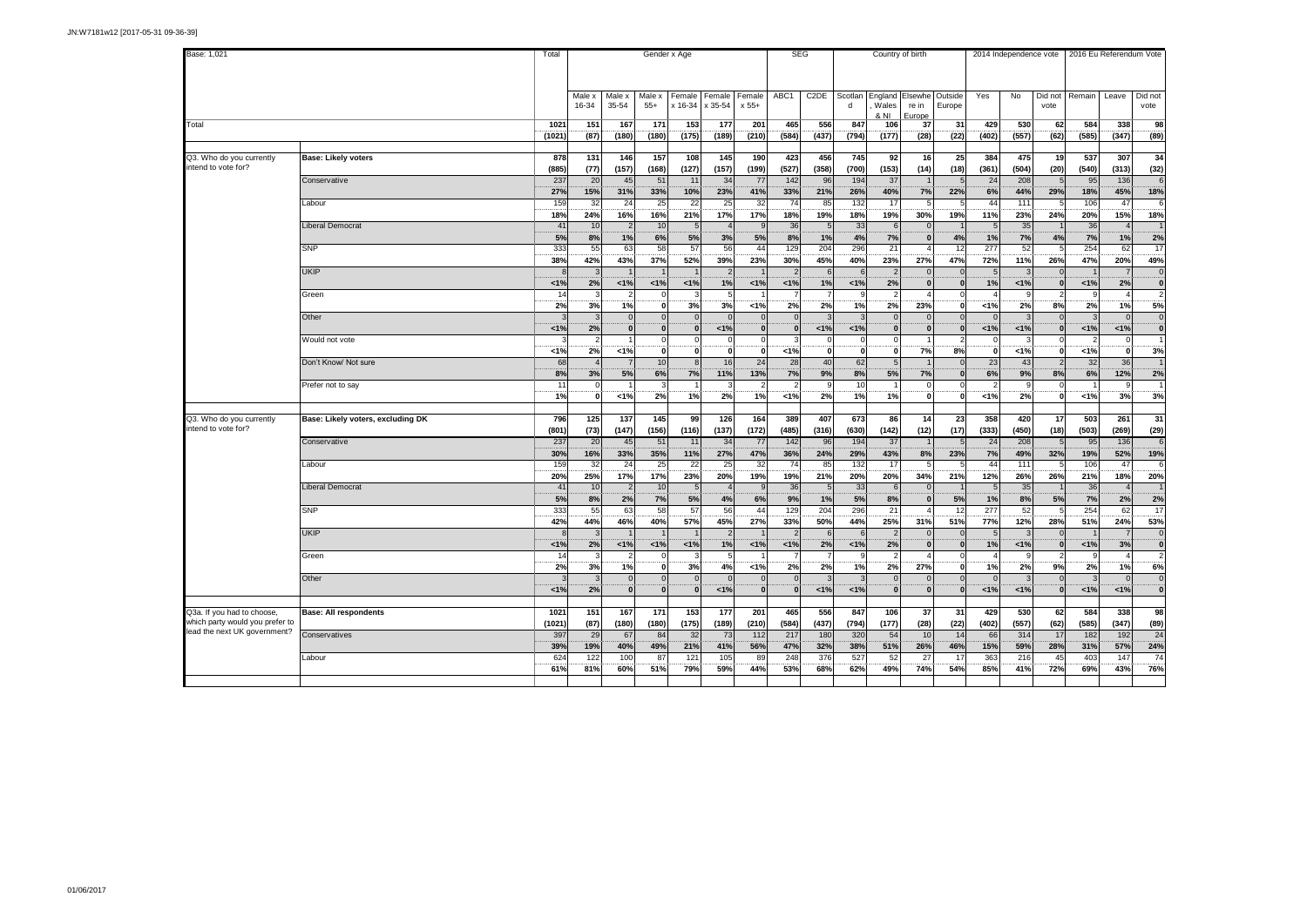| Base: 1,021                                                   |                                   |                |              |                      |                        |                      |                             | May 2015 UK Parliamentary Vote |                          |                                |                            |                          |                          |                          |                      |                          |                          | 2016 Scottish ParliamentConstituency Vote |                       |                            | lead the next UK         | Choice of party to<br>government |
|---------------------------------------------------------------|-----------------------------------|----------------|--------------|----------------------|------------------------|----------------------|-----------------------------|--------------------------------|--------------------------|--------------------------------|----------------------------|--------------------------|--------------------------|--------------------------|----------------------|--------------------------|--------------------------|-------------------------------------------|-----------------------|----------------------------|--------------------------|----------------------------------|
|                                                               |                                   |                | Con          | Lab                  | Lib Dem                | <b>SNP</b>           | <b>UKIP</b>                 | Green                          | Other                    | Did not<br>vote                | Can't<br>rememb<br>er      | I was<br>not<br>eligible | Con                      | Lab                      | Lib Dem              | SNP                      | Other                    | Did not<br>vote                           | Can't<br>rememb<br>er | Not<br>eligible<br>to vote | Con                      | Lab                              |
| Total                                                         |                                   | 1021<br>(1021) | 168<br>(181) | 179<br>(195)         | 48<br>(54)             | 429<br>(393)         | 18<br>(24)                  | 26<br>(35)                     | ٩<br>(7)                 | 77<br>(77)                     | 36<br>(34)                 | 29<br>(21)               | 180<br>(187)             | 185<br>(206)             | 64<br>(74)           | 381<br>(328)             | 9<br>(24)                | 124<br>(125)                              | 60<br>(59)            | 18<br>(18)                 | 397<br>(424)             | 624<br>(597)                     |
|                                                               |                                   |                |              |                      |                        |                      |                             |                                |                          |                                |                            |                          |                          |                          |                      |                          |                          |                                           |                       |                            |                          |                                  |
| Q3. Who do you currently<br>intend to vote for?               | <b>Base: Likely voters</b>        | 878<br>(885)   | 162<br>(172) | 168<br>(182)         | 45<br>(51)             | 396<br>(363)         | 16<br>(21)                  | 24<br>(33)                     | 8<br>(5)                 | 26<br>(27)                     | 24<br>(25)                 | (6)                      | 171<br>(178)             | 169<br>(188)             | 62<br>(71)           | 356<br>(308)             | 8<br>(22)                | 58<br>(60)                                | 47<br>(49)            | (9)                        | 359<br>(383)             | 519<br>(502)                     |
|                                                               | Conservative                      | 237<br>27%     | 137<br>85%   | 32<br>19%            | 17<br>39%              | 25<br>6%             | 51%                         | 6%                             | 10%                      | 29%                            | 15%                        | 57%                      | 128<br>75%               | 40<br>24%                | 17<br>27%            | 26<br>7%                 | 16%                      | 16<br>28%                                 | 14%                   | 41%                        | 233<br>65%               | 1%                               |
|                                                               | Labour                            | 159<br>18%     | 5%           | 96<br>57%            | 6<br>13%               | 30<br>8%             | 0<br>$\mathbf 0$            | 6<br>24%                       | 41%                      | 25%                            | 12%                        | 8%                       | 13<br>8%                 | 92<br>55%                | 10%                  | 25<br>7%                 | 18%                      | 10 <sup>1</sup><br>18%                    | 19%                   | 26%                        | 6<br>2%                  | 153<br>29%                       |
|                                                               | <b>Liberal Democrat</b>           | 41<br>5%       | 5%           | 10<br>6%             | 16<br>35%              | $\overline{2}$<br>1% | 5%                          | $\mathcal{P}$<br>8%            | $\Omega$<br>$\mathbf{0}$ | 7%                             | 3%                         |                          | $\overline{4}$<br>2%     | $\mathbf{3}$<br>2%       | 25<br>41%            | $\overline{3}$<br>1%     | $\Omega$<br>$\mathbf{0}$ | 2%                                        | 7%                    | 11%                        | 22<br>6%                 | 19<br>4%                         |
|                                                               | SNP                               | 333<br>38%     | 2%           | 10<br>6%             | 5%                     | 308<br><b>78%</b>    | 8%                          | 12%                            | $\mathbf{0}$             | 20%                            | $\overline{ }$<br>4%       |                          | 15<br>9%                 | 17<br>10%                | 3%                   | 279<br>78%               | 11%                      | 13<br>23%                                 | 10%                   | 22%                        | 51<br>14%                | 282<br>54%                       |
|                                                               | <b>UKIP</b>                       |                |              |                      | $\overline{0}$         |                      |                             |                                | $\Omega$                 | $\Omega$                       |                            |                          | $\overline{2}$           |                          |                      |                          |                          | $\Omega$                                  |                       |                            |                          |                                  |
|                                                               | Green                             | 1%<br>14       | $\Omega$     | $\Omega$<br>$\Omega$ | $\bf{0}$<br>$\circ$    | 1%<br>-2             | 23%<br>0                    | $\Omega$<br>10                 | $\Omega$                 | $\mathbf{0}$<br>$\overline{2}$ | $\mathbf{r}$<br>$\sqrt{2}$ |                          | 1%                       | 1%<br>3                  | n<br>$\Omega$        | 1%<br>5                  | 11%<br>$\overline{2}$    | $\bf{0}$<br>$\overline{\mathbf{3}}$       | $\Omega$<br>$\Omega$  |                            | 1%                       | 1%<br>10                         |
|                                                               | Other                             | 2%             | $\Omega$     | $\Omega$<br>$\Omega$ | οl<br>$\Omega$         | 1%                   | 0 <br>$\Omega$              | 40%                            | 16%                      | 6%<br>$\overline{0}$           | O<br>$\Omega$              |                          | 1%<br>$\Omega$           | 2%<br>$\Omega$           | $\bf{0}$<br>$\Omega$ | 1%<br>$\Omega$           | 26%                      | 5%<br>$\mathcal{R}$                       | $\Omega$<br>$\Omega$  |                            | 1%                       | 2%                               |
|                                                               | Would not vote                    | 1%             | $\bf{0}$     | 0 <br>$\Omega$       | 0 <br>$\Omega$         | 1%                   | $\mathbf{0}$<br>$\mathbf 0$ | $\bf{0}$                       | 33%                      | $\mathbf{0}$<br>$\Omega$       | $\bf{0}$                   |                          | $\mathbf{0}$<br>$\Omega$ | 0 <br>$\overline{2}$     | $\mathbf{0}$         | $\mathbf{0}$<br>$\Omega$ | 5%<br>$\Omega$           | 5%                                        | $\mathbf{0}$          |                            | 1%<br>3                  |                                  |
|                                                               |                                   | 1%             | $\Omega$     | $\Omega$             | 0                      | $\Omega$             | $\pmb{0}$                   | $\Omega$                       | $\Omega$                 | $\Omega$                       | $\Omega$                   | 34%                      | $\mathbf{0}$             | 1%                       | $\Omega$             | $\mathbf{0}$             | $\mathbf{0}$             | 2%                                        | $\Omega$              |                            | 1%                       |                                  |
|                                                               | Don't Know/ Not sure              | 68<br>8%       | 3%           | 21<br>12%            | $\overline{2}$<br>4%   | 21<br>5%             | $\overline{2}$<br>13%       | 3<br>11%                       | $\Omega$<br>$\Omega$     | -3<br>12%                      | 11<br>47%                  |                          | $\overline{7}$<br>4%     | 9<br>5%                  | 10<br>16%            | 14<br>4%                 | 14%                      | 10<br>17%                                 | 17<br>36%             |                            | 29<br>8%                 | 40<br>8%                         |
|                                                               | Prefer not to say                 | 11<br>1%       | 1%           | $\mathbf{0}$         | 3%                     | 1%                   | $\Omega$<br>$\mathbf 0$     | $\bf{0}$                       | $\Omega$<br>$\mathbf{0}$ | $\mathbf{0}$                   | 5<br>19%                   |                          | 1%                       | $\Omega$<br>$\mathbf{0}$ | 2%                   | 1%                       | $\mathbf 0$              | $\mathbf{0}$                              | 15%                   |                            | 1%                       | 1%                               |
|                                                               |                                   |                |              |                      |                        |                      |                             |                                |                          |                                |                            |                          |                          |                          |                      |                          |                          |                                           |                       |                            |                          |                                  |
| Q3. Who do you currently<br>intend to vote for?               | Base: Likely voters, excluding DK | 796<br>(801)   | 155<br>(165) | 148<br>(161)         | 41<br>(47)             | 371<br>(340)         | 14<br>(18)                  | 22<br>(29)                     | 8<br>(5)                 | 23<br>(24)                     | 8<br>(8)                   | (4)                      | 163<br>(167)             | 158<br>(176)             | 50<br>(59)           | 341<br>(295)             | $\overline{7}$<br>(19)   | 47<br>(50)                                | 23<br>(26)            | (9)                        | 322<br>(347)             | 474<br>(454)                     |
|                                                               | Conservative                      | 237<br>30%     | 137<br>88%   | 32<br>22%            | 17<br>42%              | 25<br>7%             | 8<br>59%                    | 7%                             | 10%                      | 33%                            | 43%                        | 87%                      | 128<br>79%               | 40<br>25%                | 17<br>33%            | 26<br>8%                 | 19%                      | 16<br>35%                                 | 28%                   | 41%                        | 233<br>72%               | 1%                               |
|                                                               | Labour                            | 159<br>20%     | 5%           | 96<br>65%            | 6<br>15%               | 30<br>8%             | 0<br> 0                     | 6<br>27%                       | 41%                      | 29%                            | 35%                        | 13%                      | 13<br>8%                 | 92<br>59%                | 6<br>12%             | 25<br>7%                 | $\mathcal{P}$<br>21%     | 10<br>22%                                 | 39%                   | 26%                        | 6<br>2%                  | 153<br>32%                       |
|                                                               | <b>Liberal Democrat</b>           | 41<br>5%       | 5%           | 10<br>7%             | 16 <sup>1</sup><br>38% | $\overline{2}$<br>1% | 5%                          | $\overline{2}$<br>9%           | $\Omega$<br>$\mathbf{0}$ | 8%                             | 10%                        |                          | $\overline{4}$<br>2%     | $\mathbf{3}$<br>2%       | 25<br>51%            | $\mathbf{3}$<br>1%       | $\Omega$<br>$\mathbf{0}$ | 2%                                        | 14%                   | 11%                        | 22<br>7%                 | 19<br>4%                         |
|                                                               | SNP                               | 333<br>42%     | 2%           | 10<br>6%             | $\overline{2}$<br>6%   | 308<br>83%           | 10%                         | 13%                            | $\Omega$<br>$\mathbf{0}$ | 22%                            | 12%                        |                          | 15<br>9%                 | 17<br>11%                | 4%                   | 279<br>82%               | 12%                      | 13<br>29%                                 | 19%                   | 22%                        | 51<br>16%                | 282<br>60%                       |
|                                                               | <b>UKIP</b>                       | 1%             |              | $\Omega$<br>$\Omega$ | $\Omega$<br>$\bf{0}$   | 1%                   | 26%                         | $\Omega$                       | $\Omega$<br>$\Omega$     | $\Omega$                       | $\sqrt{2}$                 |                          | $\overline{2}$<br>1%     | 1%                       | $\Omega$             | 1%                       | 13%                      | $\Omega$                                  |                       |                            | 1%                       | 1%                               |
|                                                               | Green                             | 14             | $\Omega$     | $\Omega$             | 0                      | 2                    | $^{\circ}$                  | 10                             |                          | $\overline{2}$                 | $\mathsf{C}$               |                          |                          | 3                        | $\Omega$             | 5                        | $\overline{2}$           | 3                                         | $\Omega$              |                            |                          | 10                               |
|                                                               | Other                             | 2%             | $\mathbf{0}$ | O<br>$\Omega$        | οl<br>$\Omega$         | 1%<br>$\Omega$       | 0<br>$\Omega$               | 45%                            | 16%                      | 7%<br>$\mathbf{0}$             | O<br>$\sqrt{ }$            |                          | 1%<br>$\Omega$           | 2%<br>$\Omega$           | 0<br>$\Omega$        | 1%<br>$\Omega$           | 30%                      | 6%<br>$\mathcal{R}$                       | 0<br>$\Omega$         |                            | 1%<br>$\mathbf{3}$       | 2%                               |
|                                                               |                                   | 1%             | $\mathbf{0}$ | $\mathbf{0}$         | $\overline{0}$         | 1%                   | ol                          | $\mathbf{0}$                   | 33%                      | $\overline{\mathbf{0}}$        | $\mathbf{0}$               |                          | $\mathbf{0}$             | $\mathbf{0}$             | $\mathbf{0}$         | $\mathbf{0}$             | 5%                       | 6%                                        | $\mathbf{0}$          |                            | 1%                       |                                  |
| Q3a. If you had to choose,<br>which party would you prefer to | <b>Base: All respondents</b>      | 1021<br>(1021) | 168<br>(181) | 179<br>(195)         | 48<br>(54)             | 429<br>(393)         | 18<br>(24)                  | 26<br>(35)                     | ٩<br>(7)                 | 77<br>(77)                     | 36<br>(34)                 | 29<br>(21)               | 180<br>(187)             | 185<br>(206)             | 64<br>(74)           | 381<br>(328)             | 9<br>(24)                | 124<br>(125)                              | 60<br>(59)            | 18<br>(18)                 | 397<br>(424)             | 624<br>(597)                     |
| lead the next UK government?                                  | Conservatives                     | 397<br>39%     | 154<br>92%   | 49<br>27%            | 27<br>56%              | 81<br>19%            | 16<br>85%                   | 31%                            | 41%                      | 33<br>43%                      | 15<br>42%                  | 10<br>36%                | 146<br>81%               | 56<br>30%                | 33<br>52%            | 76<br>20%                | 44%                      | 47<br>38%                                 | 30<br>50%             | 21%                        | 397<br>100%              |                                  |
|                                                               | Labour                            | 624<br>61%     | 14<br>8%     | 131<br>73%           | 21<br>44%              | 348<br>81%           | 3<br>15%                    | 18<br>69%                      | 59%                      | 44<br>57%                      | 21<br>58%                  | 11<br>64%                | 34<br>19%                | 129<br>70%               | 31<br>48%            | 305<br>80%               | 5<br>56%                 | 76<br>62%                                 | 30<br>50%             | 14<br>79%                  | $\Omega$<br>$\mathbf{0}$ | 624<br>100%                      |
|                                                               |                                   |                |              |                      |                        |                      |                             |                                |                          |                                |                            |                          |                          |                          |                      |                          |                          |                                           |                       |                            |                          |                                  |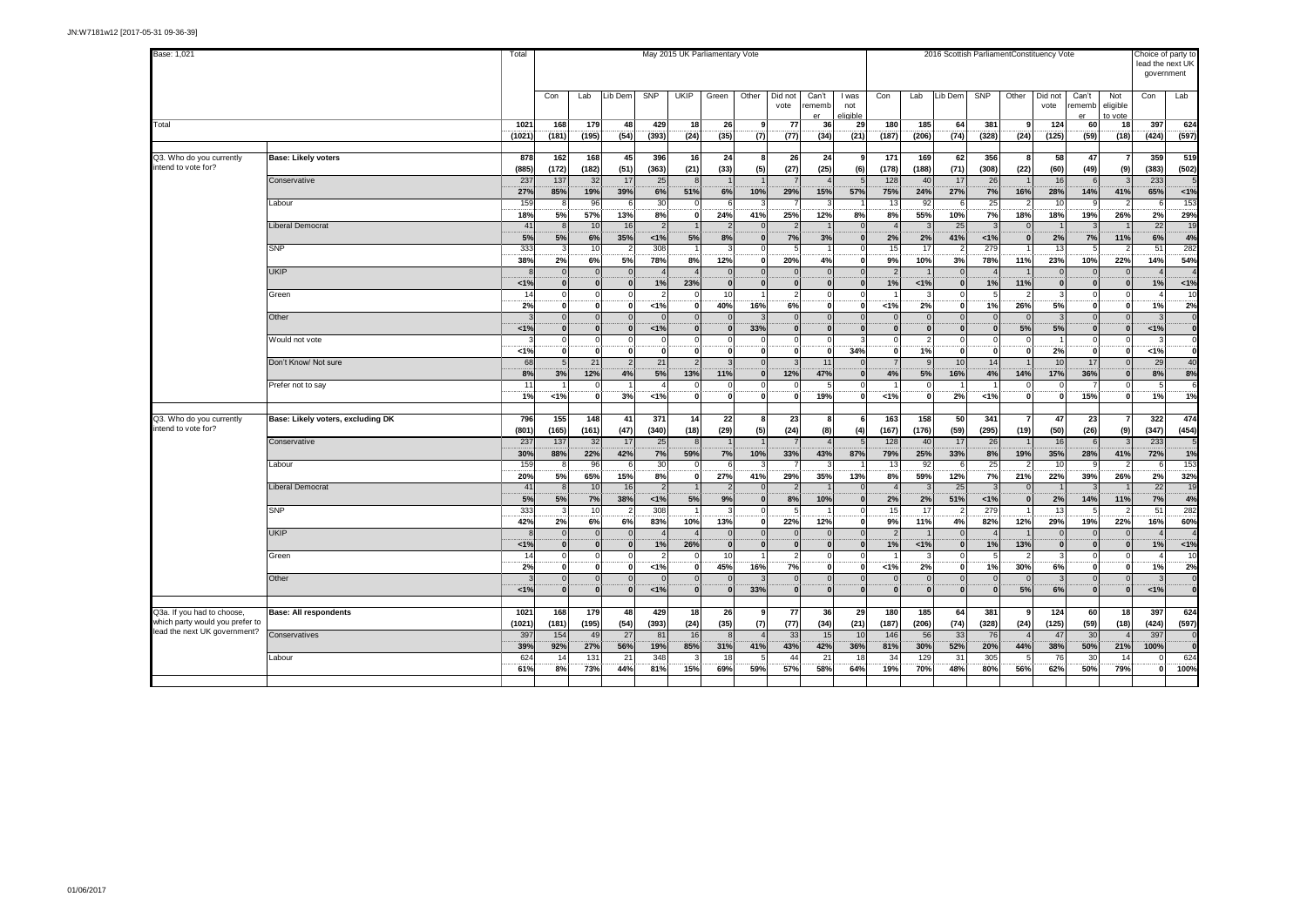| Base: 1.021                                                               |                                                                                                | Total                |                     |                       | Gender x Age          |                       |                       |                           | <b>SEG</b>            |                       |                       |                      | Country of birth               |                    |                       | 2014 Independence vote   |                    |                       | 2016 Eu Referendum Vote |                    |
|---------------------------------------------------------------------------|------------------------------------------------------------------------------------------------|----------------------|---------------------|-----------------------|-----------------------|-----------------------|-----------------------|---------------------------|-----------------------|-----------------------|-----------------------|----------------------|--------------------------------|--------------------|-----------------------|--------------------------|--------------------|-----------------------|-------------------------|--------------------|
|                                                                           |                                                                                                |                      | Male:<br>16-34      | Male x<br>35-54       | Male ><br>$55+$       | Female<br>x 16-34     | Female<br>x 35-54     | Female<br>$x 55+$         | ABC1                  | C <sub>2</sub> DE     | Scotlan<br>d          | England<br>Wales     | Elsewhe<br>re in               | Outside<br>Europe  | Yes                   | No                       | Did not<br>vote    | Remain                | Leave                   | Did not<br>vote    |
| Total                                                                     |                                                                                                | 1021<br>(1021)       | 151                 | 167                   | 171                   | 153                   | 177                   | 201                       | 465                   | 556                   | 847                   | & NI<br>106          | Europe<br>37                   | 31                 | 429                   | 530                      | 62                 | 584                   | 338                     | 98                 |
| Q6. And how would you vote in<br>response to the question                 | <b>Base: Likely voters</b>                                                                     | 909<br>(915)         | (87)<br>136<br>(80) | (180)<br>150<br>(161) | (180)<br>158<br>(168) | (175)<br>121<br>(139) | (189)<br>156<br>(168) | (210)<br>189<br>(199)     | (584)<br>432<br>(540) | (437)<br>477<br>(375) | (794)<br>756<br>(713) | (177)<br>96<br>(160) | (28)<br>30<br>(23)             | (22)<br>27<br>(19) | (402)<br>397<br>(371) | (557)<br>489<br>(519)    | (62)<br>23<br>(25) | (585)<br>546<br>(546) | (347)<br>306<br>(318)   | (89)<br>57<br>(51) |
| Should Scotland be an<br>independent country? (Likely<br>voters)          | Yes                                                                                            | 378<br>42%           | 83<br>61%           | 58<br>39%             | 60<br>38%             | 71<br>59%             | 65<br>42%             | 40<br>21%                 | 147<br>34%            | 231<br>48%            | 321<br>43%            | 22<br>23%            | 24<br>79%                      | 10<br>38%          | 326<br>82%            | 43<br>9%                 | 39%                | 267<br>49%            | 77<br>25%               | 34<br>59%          |
|                                                                           | N <sub>o</sub>                                                                                 | 474<br>52%           | 44<br>32%           | 81<br>54%             | 94<br>60%             | 41<br>34%             | 82<br>53%             | 132<br>70%                | 266<br>61%            | 209<br>44%            | 384<br>51%            | 70<br>73%            | 5<br>17%                       | 15<br>55%          | 49<br>12%             | 414<br>85%               | 12<br>50%          | 241<br>44%            | 215<br>70%              | 19<br>33%          |
|                                                                           | Don't know                                                                                     | 56<br>6 <sup>9</sup> | $\epsilon$<br>7%    | 10<br>7%              | 3<br>2%               | 7%                    | $\overline{7}$<br>5%  | 17<br>9%                  | 19<br>4%              | 36<br>8%              | 49<br>6%              | 4%                   | 4%                             | 7%                 | 22<br>6%              | 32<br>6%                 | 7%                 | 38<br>7%              | 14<br>4%                | 6%                 |
|                                                                           | Would not vote                                                                                 | $19$                 | ſ                   |                       | $\epsilon$<br>O       |                       | 1%                    |                           | $\Omega$<br>$\Omega$  | $19$                  | 1%                    | $\mathbf{0}$         | $\Omega$<br>$\mathbf{0}$       |                    | $\Omega$<br>$\Omega$  | $\Omega$<br>$\mathbf{0}$ | 5%                 | $\Omega$<br>$\Omega$  | $\Omega$                | 2%                 |
| Q6. And how would you vote in<br>response to the question:                | Base: Likely voters, excluding DK                                                              | 852                  | 127                 | 139                   | 155                   | $112$                 | 147                   | 172                       | 413                   | 440                   | 706                   | 93                   | 29                             | 25                 | 374                   | 457                      | 21                 | 508                   | 292                     | 52                 |
| Should Scotland be an<br>independent country? (Likely                     | <b>Yes</b>                                                                                     | (864)<br>378<br>44%  | (75)<br>83<br>66%   | (151)<br>58<br>42%    | (165)<br>60<br>39%    | (127)<br>71<br>63%    | (160)<br>65<br>44%    | (186)<br>$\Delta($<br>23% | (516)<br>147<br>36%   | (348)<br>231<br>53%   | (670)<br>321<br>46%   | (154)<br>22<br>24%   | (22)<br>24<br>82%              | (18)<br>10<br>41%  | (352)<br>326<br>87%   | (490)<br>43<br>9%        | (22)<br>44%        | (512)<br>267<br>53%   | (306)<br>77<br>26%      | (46)<br>34<br>64%  |
| voters, excl DK)                                                          | No                                                                                             | 474<br>56%           | 44<br>34%           | 81<br>58%             | 94<br>61%             | 41<br>37%             | 82<br>56%             | 13<br>77%                 | 266<br>64%            | 209<br>47%            | 384<br>54%            | 70<br>76%            | 5<br>18%                       | 15<br>59%          | 49<br>13%             | 414<br>91%               | 12<br>56%          | 241<br>47%            | 215<br>74%              | 19<br>36%          |
| Q9. Which of the following                                                | <b>Base: All respondents</b>                                                                   | $102^{\circ}$        | 151                 | 167                   | 171                   | 153                   | 177                   | 201                       | 465                   | 556                   | 847                   | 106                  | 37                             | 31                 | 429                   | 530                      | 62                 | 584                   | 338                     | 98                 |
| options is your preference,<br>given that the UK has voted to             | An independent Scotland inside the EU                                                          | (1021)<br>397        | (87)<br>97          | (180)<br>71           | (180)<br>49           | (175)<br>81           | (189)<br>62           | (210)<br>36               | (584)<br>172          | (437)<br>225          | (794)<br>329          | (177)<br>26          | (28)<br>26                     | (22)<br>16         | (402)<br>284          | (557)<br>92              | (62)<br>21         | (585)<br>320          | (347)<br>38             | (89)<br>39         |
| leave the EU?                                                             | An independent Scotland outside the EU                                                         | 39%<br>79            | 64%<br>8            | 43%                   | 29%<br>17             | 53%<br>14             | 35%<br>17             | 18%<br>15                 | 37%<br>19             | 40%<br>60             | 39%<br>73             | 25%                  | 72%<br>$\Omega$                | 49%                | 66%<br>68             | 17%                      | 33%                | 55%<br>10             | 11%<br>63               | 39%                |
|                                                                           | Scotland inside the UK but outside the EU                                                      | 8%<br>416            | 5%<br>26            | 5%<br>71              | 10%<br>94             | 9%<br>31              | 9%<br>71              | 7%<br>123                 | 4%<br>225             | 11%<br>191            | 9%<br>334             | 5%<br>61             | $\mathbf{0}$<br>$\overline{7}$ | 13                 | 16%<br>38             | 1%<br>359                | 6%<br>18           | 2%<br>173             | 19%<br>219              | 7%<br>23           |
|                                                                           | Don't know                                                                                     | 41%<br>129           | 17%<br>20           | 42%<br>16             | 55%<br>11             | 20%<br>27             | 40%<br>28             | 61%<br>27                 | 48%<br>49             | 34%<br>81             | 39%<br>111            | 58%<br>13            | 19%<br>3                       | 41%                | 9%<br>38              | 68%<br>72                | 29%<br>20          | 30%<br>81             | 65%<br>19               | 23%<br>30          |
|                                                                           |                                                                                                | 13 <sup>°</sup>      | 13%                 | 10%                   | 6%                    | 18%                   | 16%                   | 14%                       | 11%                   | 14%                   | 13%                   | 12%                  | 9%                             | 9%                 | 9%                    | 14%                      | 32%                | 14%                   | 6%                      | 31%                |
| Q10. Regardless of whether you Base: All respondents<br>support or oppose |                                                                                                | 1021<br>(1021)       | 151<br>(87)         | 167<br>(180)          | 171<br>(180)          | 153<br>(175)          | 177<br>(189)          | 201<br>(210)              | 465<br>(584)          | 556<br>(437)          | 847<br>(794)          | 106<br>(177)         | 37<br>(28)                     | 31<br>(22)         | 429<br>(402)          | 530<br>(557)             | 62<br>(62)         | 584<br>(585)          | 338<br>(347)            | 98<br>(89)         |
| independence, which of these is<br>closest to your view?                  | believe Scotland is likely to become independent within the next<br>ive to ten years           | 384<br>38%           | 82<br>54%           | 58<br>35%             | 60<br>35%             | 78<br>51%             | 63<br>35%             | 44<br>22%                 | 155<br>33%            | 230<br>41%            | 317<br>37%            | 27<br>25%            | 28<br>76%                      | 13<br>41%          | 262<br>61%            | 93<br>18%                | 30<br>48%          | 253<br>43%            | 78<br>23%               | 53<br>54%          |
|                                                                           | believe Scotland is likely to become independent but not for at<br>east 10 or 15 years         | 153<br>15%           | 17<br>11%           | 25<br>15%             | 26<br>15%             | 24<br>16%             | 24<br>14%             | 37<br>18%                 | 73<br>16%             | 80<br>14%             | 136<br>16%            | 11<br>10%            | $\mathcal{P}$<br>5%            | 11 <sup>9</sup>    | 74<br>17%             | 72<br>14%                | 11%                | 99<br>17%             | 48<br>14%               | 6%                 |
|                                                                           | believe Scotland is likely to become independent but not for at<br>least 20 or 30 years        | 82<br>8%             | $\epsilon$<br>6%    | 11<br>6%              | 16<br>9%              | 4%                    | 18<br>10%             | 23<br>11%                 | 44<br>9%              | 38<br>7%              | 64<br>8%              | 13<br>13%            | 3%                             | 9%                 | 16<br>4%              | 66<br>12%                |                    | 42<br>7%              | 34<br>10%               | 5%                 |
|                                                                           | don't believe Scotland is likely to become independent at any<br>point in the next few decades | 286<br>28%           | 23<br>15%           | 57<br>34%             | 66<br>38%             | 23<br>15%             | 45<br>26%             | 72<br>36%                 | 149<br>32%            | 137<br>25%            | 234<br>28%            | 42<br>40%            | $\overline{2}$<br>6%           | 24%                | 42<br>10%             | 233<br>44%               | 11<br>17%          | 133<br>23%            | 139<br>41%              | 14<br>14%          |
|                                                                           | Don't know                                                                                     | 116<br>11%           | 21<br>14%           | 16<br>10%             | 2%                    | 22<br>15%             | 27<br>15%             | 25<br>13%                 | 45<br>10%             | 71<br>13%             | 96<br>11%             | 13<br>12%            | $\mathbf{a}$<br>9%             | 14%                | 35<br>8%              | 66<br>12%                | 15<br>24%          | 57<br>10%             | 39<br>11%               | 21<br>21%          |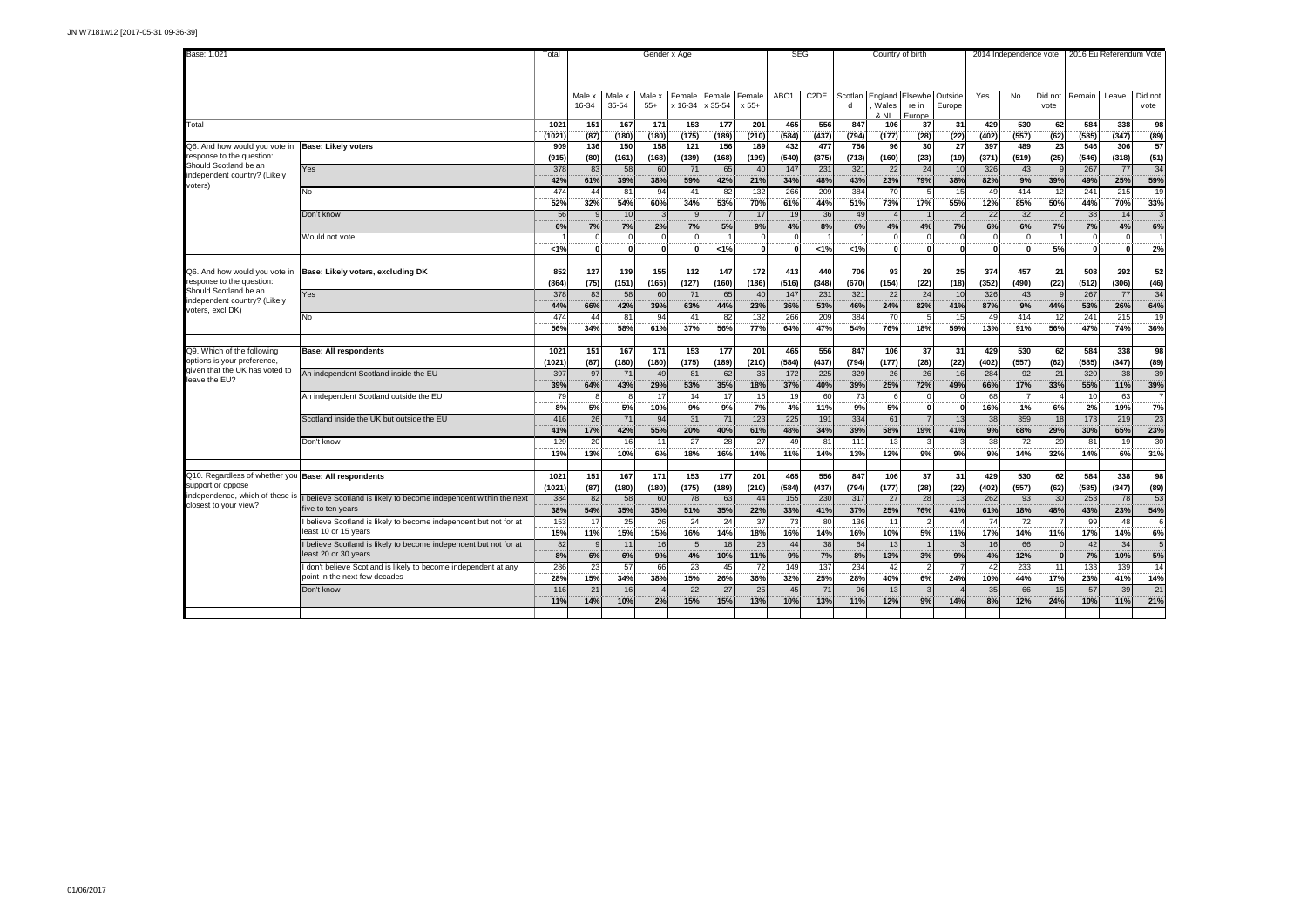| Base: 1,021                                      |                                                                                        |               |              |              |                |              | May 2015 UK Parliamentary Vote |                 |                       |                 |                       |                          |                    |                |                |              |                          | 2016 Scottish ParliamentConstituency Vote |                       |                            | Choice of party to | lead the next UK<br>government |
|--------------------------------------------------|----------------------------------------------------------------------------------------|---------------|--------------|--------------|----------------|--------------|--------------------------------|-----------------|-----------------------|-----------------|-----------------------|--------------------------|--------------------|----------------|----------------|--------------|--------------------------|-------------------------------------------|-----------------------|----------------------------|--------------------|--------------------------------|
|                                                  |                                                                                        |               | Con          | Lab          | ib Dem         | <b>SNP</b>   | <b>UKIP</b>                    | Green           | Other                 | Did not<br>vote | Can't<br>rememb<br>er | l was<br>not<br>eligible | Con                | Lab            | ib Dem         | <b>SNP</b>   | Other                    | Did no<br>vote                            | Can't<br>rememb<br>er | Not<br>eligible<br>to vote | Con                | Lab                            |
| Total                                            |                                                                                        | 1021          | 168          | 179          | 48             | 429          | 18                             | 26              | -9                    | 77              | 36                    | 29                       | 180                | 185            | 64             | 381          | -9                       | 124                                       | 60                    | 18                         | 397                | 624                            |
| Q6. And how would you vote in                    | <b>Base: Likely voters</b>                                                             | (1021)<br>909 | (181)<br>162 | (195)<br>172 | (54)<br>47     | (393)<br>397 | (24)<br>18                     | (35)<br>24      | (7)<br>$\overline{7}$ | (77)<br>36      | (34)<br>29            | (21)<br>17               | (187)<br>174       | (206)<br>170   | (74)<br>62     | (328)<br>357 | (24)<br><b>q</b>         | (125)<br>79                               | (59)<br>50            | (18)                       | (424)<br>370       | (597)<br>539                   |
| response to the question:                        |                                                                                        | (915)         | (173)        | (187)        | (52)           | (364)        | (24)                           | (32)            | (5)                   | (37)            | (28)                  | (13)                     | (181)              | (192)          | (71)           | (310)        | (22)                     | (79)                                      | (50)                  | (10)                       | (395)              | (520)                          |
| Should Scotland be an                            | Yes                                                                                    | 378           |              | 29           |                | 297          |                                | 10              |                       | 11              | 6                     |                          | 20                 | 33             | 11             | 267          | $\overline{2}$           | 35                                        | $\overline{7}$        |                            | 41                 | 337                            |
| independent country? (Likely<br>voters)          |                                                                                        | 42%           | 2%           | 17%          | 15%            | 75%          | 22%                            | 41%             | 47%                   | 29%             | 20%                   | 46%                      | 11%                | 19%            | 17%            | 75%          | 23%                      | 44%                                       | 15%                   | 40%                        | 11%                | 63%                            |
|                                                  | No                                                                                     | 474           | 152          | 132          | 37             | 70           | 14                             | 12              |                       | 24              | 20                    |                          | 149                | 129            | 47             | 62           |                          | 39                                        | 39                    |                            | 315                | 159                            |
|                                                  |                                                                                        | 52%           | 94%          | <b>77%</b>   | 79%            | 18%          | <b>78%</b>                     | 48%             | 53%                   | 66%             | 71%                   | 54%                      | 86%                | 76%            | 76%            | 17%          | 62%                      | 50%                                       | 79%                   | 46%                        | 85%                | 30%                            |
|                                                  | Don't know                                                                             | 56<br>6%      |              | 11           |                | 30<br>7%     | $\Omega$                       | $\mathcal{P}$   |                       |                 | $\mathbf{3}$          |                          |                    |                | $\Delta$       | 28<br>8%     |                          |                                           |                       |                            | 14                 | 42<br>8%                       |
|                                                  | Would not vote                                                                         |               | 4%           | 6%<br>ſ      | 6%<br>$\Omega$ | $\Omega$     | $\bf{0}$<br>$\Omega$           | 10%<br>$\Omega$ | n                     | 2%              | 9%<br>$\Omega$        |                          | 3%<br>$\mathsf{C}$ | 5%<br>$\Omega$ | 7%<br>$\Omega$ | $\Omega$     | 15%                      | 4%                                        | 6%<br>$\Omega$        | 14%                        | 4%<br>$\Omega$     |                                |
|                                                  |                                                                                        | 1%            | $\Omega$     | n            | $\Omega$       | $\Omega$     | $\mathbf{0}$                   | $\Omega$        | $\Omega$              | 3%              | $\mathbf{0}$          |                          | r                  | $\Omega$       | $\Omega$       | $\Omega$     |                          | 2%                                        | $\mathbf{0}$          |                            | $\Omega$           | 1%                             |
|                                                  |                                                                                        |               |              |              |                |              |                                |                 |                       |                 |                       |                          |                    |                |                |              |                          |                                           |                       |                            |                    |                                |
| Q6. And how would you vote in                    | Base: Likely voters, excluding DK                                                      | 852           | 156          | 161          | 44             | 367          | 18                             | 22              |                       | 35              | 26                    | 17                       | 169                | 162            | 57             | 329          |                          | 74                                        | 47                    |                            | 356                | 496                            |
| response to the question                         |                                                                                        | (864)         | (168)        | (176)        | (49)           | (340)        | (24)                           | (28)            | (5)                   | (35)            | (26)                  | (13)                     | (176)              | (183)          | (67)           | (289)        | (20)                     | (74)                                      | (46)                  | (9)                        | (383)              | (481)                          |
| Should Scotland be an                            | Yes                                                                                    | 378           |              | 29           |                | 297          |                                | 10              |                       | 11              | 6                     |                          | 20                 | 33             | 11             | 267          |                          | 35                                        | $\overline{7}$        |                            | 41                 | 337                            |
| independent country? (Likely<br>voters, excl DK) |                                                                                        | <b>44%</b>    | 3%           | 18%          | 16%            | 81%          | 22%                            | 46%             | 47%                   | 31%             | 22%                   | 46%                      | 12%                | 20%            | 18%            | 81%          | 27%                      | 47%                                       | 16%                   | 46%                        | 12%                | 68%                            |
|                                                  | No                                                                                     | 474           | 152          | 132          | 37             | 70           | 14                             | 12              |                       | 24              | 20                    |                          | 149                | 129            | 47             | 62           |                          | 39                                        | 39                    |                            | 315                | 159                            |
|                                                  |                                                                                        | 56%           | 97%          | 82%          | 84%            | 19%          | 78%                            | 54%             | 53%                   | 69%             | 78%                   | 54%                      | 88%                | 80%            | 82%            | 19%          | 73%                      | 53%                                       | 84%                   | 54%                        | 88%                | 32%                            |
| Q9. Which of the following                       | <b>Base: All respondents</b>                                                           | 1021          | 168          | 179          | 48             | 429          | 18                             | 26              | ٩                     | 77              | 36                    | 29                       | 180                | 185            | 64             | 381          | <b>q</b>                 | 124                                       | 60                    | 18                         | 397                | 624                            |
| options is your preference,                      |                                                                                        | (1021)        | (181)        | (195)        | (54)           | (393)        | (24)                           | (35)            | (7)                   | (77)            | (34)                  | (21)                     | (187)              | (206)          | (74)           | (328)        | (24)                     | (125)                                     | (59)                  | (18)                       | (424)              | (597)                          |
| given that the UK has voted to                   | An independent Scotland inside the EU                                                  | 397           | -8           | 45           | 14             | 279          | $\Omega$                       | 11              |                       | 22              | $\Delta$              | 1 <sup>1</sup>           | 24                 | 40             | 18             | 261          |                          | 40                                        | $\epsilon$            |                            | 43                 | 354                            |
| leave the EU?                                    |                                                                                        | 39%           | 5%           | 25%          | 30%            | 65%          | $\bf{0}$                       | 42%             | 37%                   | 28%             | 11%                   | 35%                      | 13%                | 22%            | 28%            | 68%          | 30%                      | 32%                                       | 10%                   | 29%                        | 11%                | 57%                            |
|                                                  | An independent Scotland outside the EU                                                 | 79            |              | 11           | $\Omega$       | 57           |                                | $\Omega$        |                       | 3               | $\boldsymbol{\Delta}$ |                          |                    | 13             |                | 45           |                          | 12                                        |                       |                            | 19                 | 60                             |
|                                                  |                                                                                        | 8%            | 1%           | 6%           | $\Omega$       | 13%          | 15%                            | $\Omega$        |                       | 4%              | 10%                   | 3%                       | 1%                 | 7%             | 2%             | 12%          |                          | 9%                                        | 6%                    | 12%                        | 5%                 | 10%                            |
|                                                  | Scotland inside the UK but outside the EU                                              | 416           | 138          | 103          | 28             | 64           | 15                             | 10              |                       | 27              | 15                    | 12                       | 135                | 108            | 33             | 52           |                          | 43                                        | 33                    |                            | 289                | 126                            |
|                                                  |                                                                                        | 41%           | 82%          | 57%          | 57%            | 15%          | 83%                            | 37%             | 38%                   | 36%             | 42%                   | 41%                      | 75%                | 59%            | 52%            | 14%          | 49%                      | 34%                                       | 55%                   | 34%                        | 73%                | 20%                            |
|                                                  | Don't know                                                                             | 129<br>13%    | 20<br>12%    | 21<br>12%    | -6<br>13%      | 30<br>7%     | $\Omega$<br>2%                 | 5<br>20%        | 25%                   | 25<br>32%       | 13<br>37%             | 22%                      | 20<br>11%          | 23<br>12%      | 11<br>18%      | 23<br>6%     | 21%                      | 30<br>24%                                 | 17<br>28%             | 25%                        | 47<br>12%          | 83<br>13%                      |
|                                                  |                                                                                        |               |              |              |                |              |                                |                 |                       |                 |                       |                          |                    |                |                |              |                          |                                           |                       |                            |                    |                                |
| Q10. Regardless of whether you                   | <b>Base: All respondents</b>                                                           | 1021          | 168          | 179          | 48             | 429          | 18                             | 26              | 9                     | 77              | 36                    | 29                       | 180                | 185            | 64             | 381          |                          | 124                                       | 60                    | 18                         | 397                | 624                            |
| support or oppose                                |                                                                                        | (1021)        | (181)        | (195)        | (54)           | (393)        | (24)                           | (35)            | (7)                   | (77)            | (34)                  | (21)                     | (187)              | (206)          | (74)           | (328)        | (24)                     | (125)                                     | (59)                  | (18)                       | (424)              | (597)                          |
| independence, which of these is                  | I believe Scotland is likely to become independent within the next                     | 384           | 17           | 39           |                | 257          | $\mathbf{R}$                   | 11              |                       | 29              | $\overline{7}$        | 1 <sup>1</sup>           | 22                 | 46             | 13             | 234          | $\overline{2}$           | 52                                        | 11                    |                            | 70                 | 315                            |
| closest to your view?                            | five to ten years                                                                      | 38%           | 10%          | 22%          | 16%            | 60%          | 14%                            | 43%             | 29%                   | 38%             | 19%                   | 37%                      | 12%                | 25%            | 20%            | 61%          | 20%                      | 42%                                       | 19%                   | 29%                        | 18%                | 50%                            |
|                                                  | believe Scotland is likely to become independent but not for at                        | 153           | 17           | 30           |                | 71           | $\mathfrak{p}$                 | 6               |                       | 9               | 6                     |                          | 21                 | 31             | 12             | 61           | $\overline{\phantom{a}}$ | 14                                        | q                     |                            | 50                 | 103                            |
|                                                  | east 10 or 15 years                                                                    | 15%           | 10%          | 17%          | 17%            | 17%          | 9%                             | 24%             | 8%                    | 12%             | 16%                   | 10%                      | 12%                | 17%            | 19%            | 16%          | 27%                      | 11%                                       | 15%                   | 12%                        | 13%                | 16%                            |
|                                                  | believe Scotland is likely to become independent but not for at<br>east 20 or 30 years | 82            | 17           | 19           |                | 27           |                                | $\overline{2}$  |                       | $\lambda$       | $\overline{2}$        |                          | 23                 | 14             | 7              | 20           |                          | $\overline{5}$                            | 10<br>17%             |                            | 48                 | 33                             |
|                                                  | don't believe Scotland is likely to become independent at any                          | 8%<br>286     | 10%<br>101   | 10%<br>71    | 17%<br>15      | 6%<br>49     | 11%<br>$\mathbf{R}$            | 7%<br>5         | $\bf{0}$              | 5%<br>22        | 6%<br>9               | 4%                       | 13%<br>92          | 8%<br>74       | 11%<br>23      | 5%<br>39     | 12%<br>-3                | 4%<br>35                                  | 15                    |                            | 12%<br>195         | 5%<br>91                       |
|                                                  | point in the next few decades                                                          | 28%           | 60%          | 40%          | 31%            | 11%          | 45%                            | 19%             | 16%                   | 28%             | 25%                   | 15%                      | 51%                | 40%            | 36%            | 10%          | 28%                      | 28%                                       | 25%                   | 29%                        | 49%                | 15%                            |
|                                                  | Don't know                                                                             | 116           | 17           | 20           | 10             | 24           |                                | $\overline{2}$  |                       | 13              | 12                    | $\overline{1}$           | 21                 | 20             | $\mathbf{Q}$   | 26           |                          | 18                                        | 15                    |                            | 35                 | 81                             |
|                                                  |                                                                                        | 11%           | 10%          | 11%          | 20%            | 6%           | 21%                            | 8%              | 47%                   | 16%             | 34%                   | 35%                      | 12%                | 11%            | 15%            | 7%           | 14%                      | 15%                                       | 24%                   | 30%                        | 9%                 | 13%                            |
|                                                  |                                                                                        |               |              |              |                |              |                                |                 |                       |                 |                       |                          |                    |                |                |              |                          |                                           |                       |                            |                    |                                |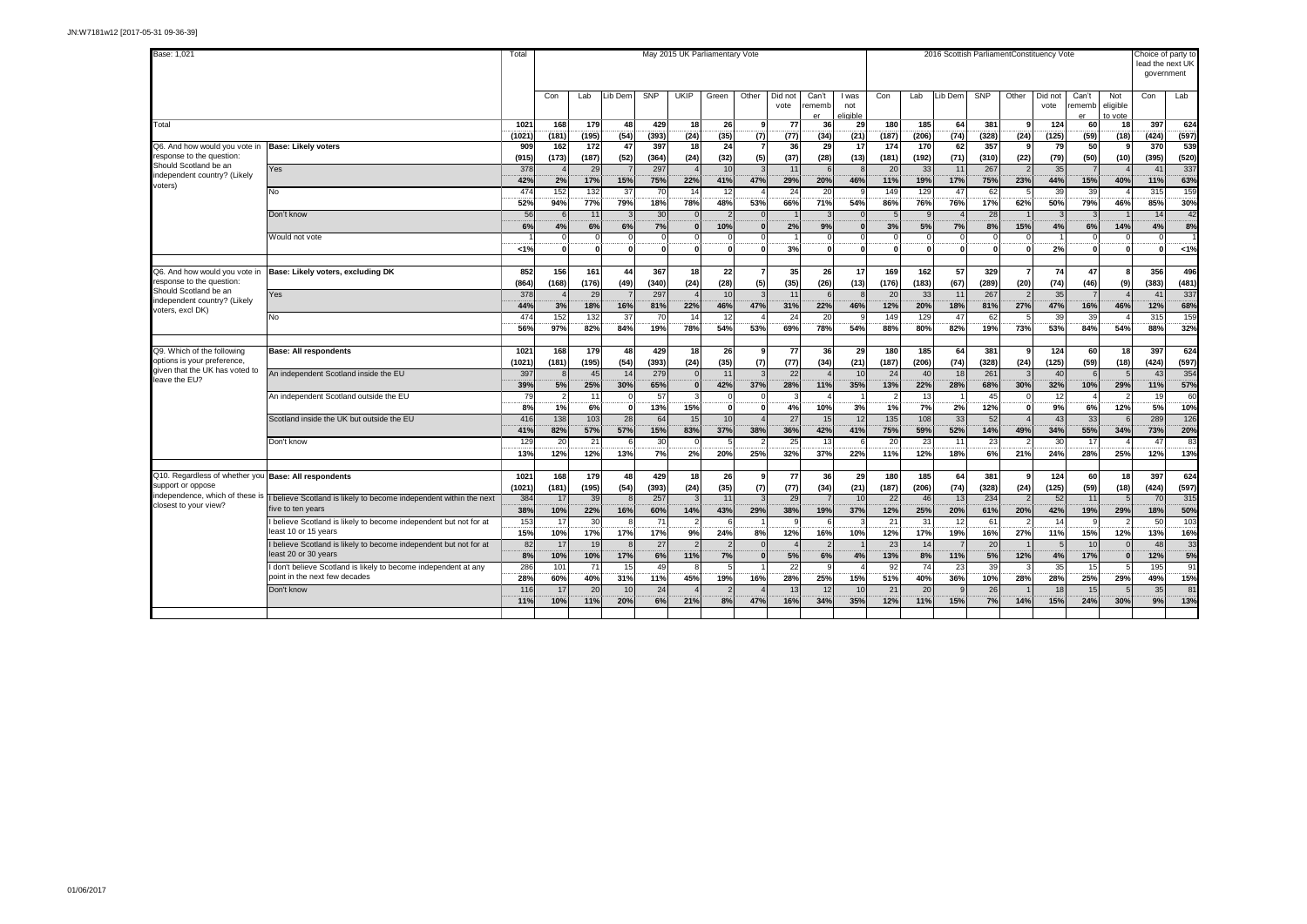| Base: 1.021                                                 |                                                                                         | Total            |        |        | Gender x Age |                 |                     |         | <b>SEG</b>               |                   |              | Country of birth |                 |         | 2014 Independence vote  |         |                        |                | 2016 Eu Referendum Vote |                    |
|-------------------------------------------------------------|-----------------------------------------------------------------------------------------|------------------|--------|--------|--------------|-----------------|---------------------|---------|--------------------------|-------------------|--------------|------------------|-----------------|---------|-------------------------|---------|------------------------|----------------|-------------------------|--------------------|
|                                                             |                                                                                         |                  |        |        |              |                 |                     |         |                          |                   |              |                  |                 |         |                         |         |                        |                |                         |                    |
|                                                             |                                                                                         |                  | Male   | Male x | Male x       | Female          | Female              | Female  | ABC <sub>1</sub>         | C <sub>2</sub> DE | Scotlan      | England          | Elsewhe         | Outside | Yes                     | No      | Did not                | Remain         | Leave                   | Did not            |
|                                                             |                                                                                         |                  | 16-34  | 35-54  | $55+$        |                 | $x 16-34$ $x 35-54$ | $x 55+$ |                          |                   |              | Wales<br>& NI    | re in<br>Europe | Europe  |                         |         | vote                   |                |                         | vote               |
| Total                                                       |                                                                                         | 1021             | 151    | 167    | 171          | 153             | 177                 | 201     | 465                      | 556               | 847          | 106              | 37              | 31      | 429                     | 530     | 62                     | 584            | 338                     | 98                 |
|                                                             |                                                                                         | (1021)           | (87)   | (180)  | (180)        | (175)           | (189)               | (210)   | (584)                    | (437)             | (794)        | (177)            | (28)            | (22)    | (402)                   | (557)   | (62)                   | (585)          | (347)                   | (89)               |
| Q11. When do you think                                      | <b>Base: All respondents</b>                                                            | 1021             | 151    | 167    | 171          | 153             | 177                 | 201     | 465                      | 556               | 847          | 106              | 37              | 31      | 429                     | 530     | 62                     | 584            | 338                     | 98                 |
| another Scottish independence<br>referendum should be held? |                                                                                         | (1021)           | (87)   | (180)  | (180)        | (175)           | (189)               | (210)   | (584)                    | (437)             | (794)        | (177)            | (28)            | (22)    | (402)                   | (557)   | (62)                   | (585)          | (347)                   | (89)               |
|                                                             | In the next year or two, while the UK is negotiating to leave the EU                    | 291              | 83     | 46     | 28           | 64              | 46                  | 24      | 108                      | 183               | 243          | 17               | 22              |         | 224<br><b>The Story</b> | 48      | 18                     | 201            | 49                      | 41<br>             |
|                                                             |                                                                                         | 28%              | 55%    | 28%    | 16%          | 42%             | 26%                 | 12%     | 23%                      | 33%               | 29%          | 16%              | 59%             | 29%     | 52%                     | 9%      | 30%                    | 34%            | 14%                     | 41%                |
|                                                             | About two years from now, when the UK has finished negotiating                          | 197<br>          | 28<br> | 34     | 36           | 31              | 36<br>              | 32      | 82<br>                   | 115               | 163<br>----- | 18               |                 |         | 123<br>----             | 55      | 19<br>                 | 126            | 48<br>                  | 23<br>-----        |
|                                                             | to leave the EU                                                                         | 19%              | 19%    | 20%    | 21%          | 20%             | 20%                 | 16%     | 18%                      | 21%               | 19%          | 17%              | 24%             | 24%     | 29%                     | 10%     | 31%                    | 21%            | 14%                     | 23%                |
|                                                             | There should not be another Scottish independence referendum in                         | 533              | 41     | 87     | 107          | 58              | 95                  | 146     | 276<br><b>CONTRACTOR</b> | 258               | 442<br>      | 71               |                 | 15      | 82<br>.                 | 427     | 25<br>$-12222222$      | 258            | 241<br>$-$              | 35<br>--------     |
|                                                             | the next few years                                                                      | 52%              | 27%    | 52%    | 63%          | 38%             | 54%                 | 72%     | 59%                      | 46%               | 52%          | 67%              | 17%             | 47%     | 19%                     | 81%     | 40%                    | 44%            | 71%                     | 35%                |
|                                                             |                                                                                         |                  |        |        |              |                 |                     |         |                          |                   |              |                  |                 |         |                         |         |                        |                |                         |                    |
| Q13. A majority in Scotland                                 | <b>Base: All respondents</b>                                                            | 1021             | 151    | 167    | 171          | 153             | 177                 | 201     | 465                      | 556               | 847          | 106              | 37              | 31      | 429                     | 530     | 62                     | 584            | 338                     | 98                 |
| voted to remain in the EU in the<br>2016 referendum. What   |                                                                                         | (1021)           | (87)   | (180)  | (180)        | (175)           | (189)               | (210)   | (584)                    | (437)             | (794)        | (177)            | (28)            | (22)    | (402)                   | (557)   | (62)                   | (585)          | (347)                   | (89)               |
|                                                             | The British Prime Minister should seek a Brexit settlement which                        | 397<br>--------  | 90     | 69     | 48           | 77              | 65                  | 48      | 175                      | 222               | 326          | 27               | 27              | 17      | 272                     | 105     | 21                     | 317            | 37                      | 43<br><b>COLOR</b> |
| should have on the British                                  | influence if any do you think this allows Scotland to remain in the EU or Single market | 39%              | 60%    | 41%    | 28%          | 50%             | 37%                 | 24%     | 38%                      | 40%               | 39%          | 26%              | 72%             | 55%     | 63%                     | 20%     | 34%                    | 54%            | 11%                     | 44%                |
| Prime Minister's approach to the                            | The British Prime Minister should seek a Brexit settlement which                        | 493<br>--------- | 56<br> | 80     | 103<br>      | 42<br>--------- | 81<br>              | 132     | 247<br>------            | 247<br>           | 405<br>      | 65<br>------     |                 |         | 108<br>------           | 365<br> | $2^{\circ}$<br>------- | 208<br>------- | 258<br>                 | 28<br>             |
| EU negotiations?                                            | gives all parts of the UK the same status within Europe                                 | 48%              | 37%    | 48%    | 60%          | 27%             | 46%                 | 65%     | 53%                      | 44%               | 48%          | 62%              | 25%             | 45%     | 25%                     | 69%     | 34%                    | 36%            | 76%                     | 28%                |
|                                                             | Don't know                                                                              | 130              |        | 19     | 20           | 34              | 31                  | 21      | 43                       | 87                | 116          | 13               |                 |         | 50                      | 61      | 20                     | 59             | 43                      | 28<br>             |
|                                                             |                                                                                         | 13%              | 3%     | 11%    | 12%          | 22%             | 18%                 | 11%     | 9%                       | 16%               | 14%          | 12%              | 3%              |         | 12%                     | 11%     | 32%                    | 10%            | 13%                     | 28%                |
|                                                             |                                                                                         |                  |        |        |              |                 |                     |         |                          |                   |              |                  |                 |         |                         |         |                        |                |                         |                    |